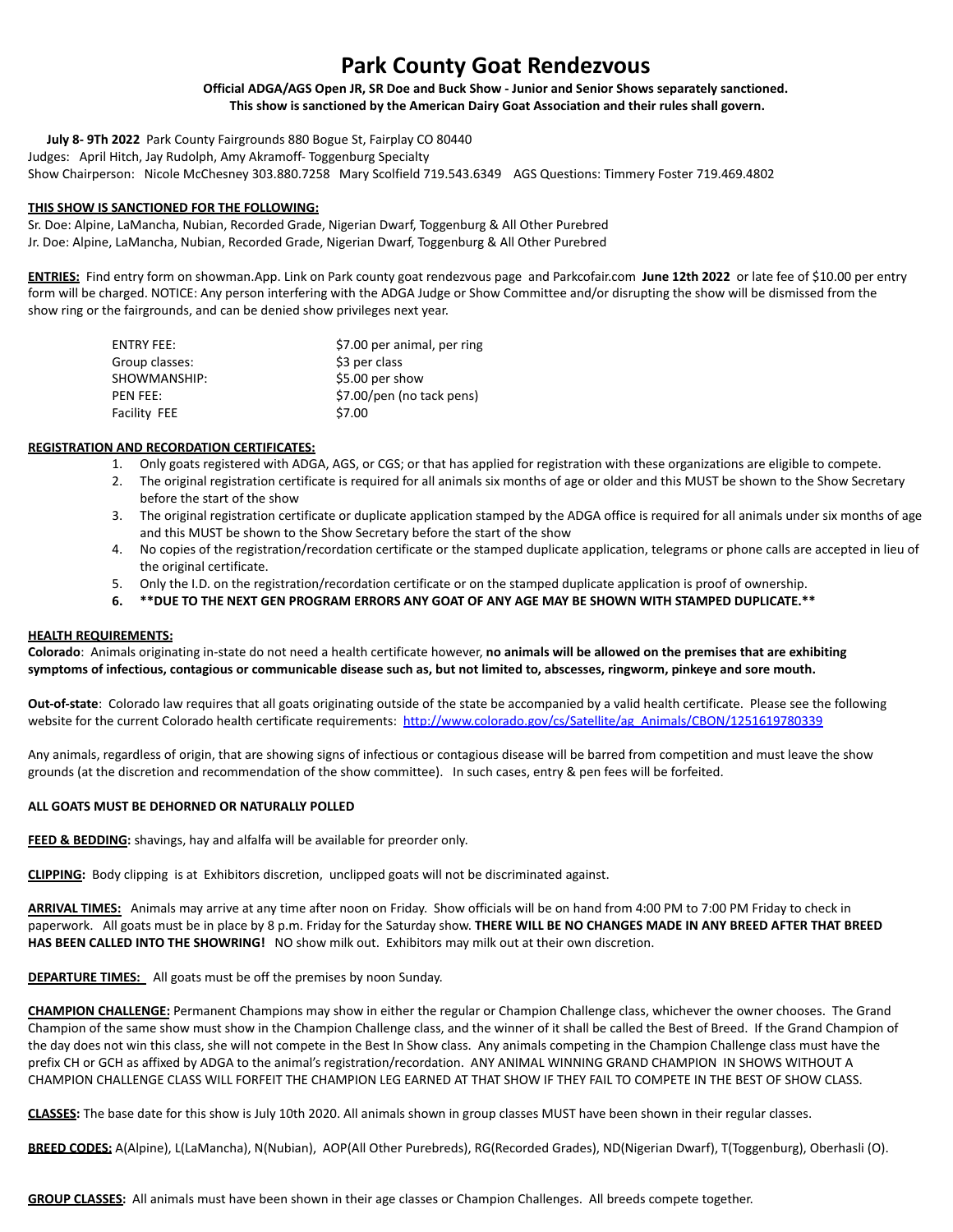**SHOWMANSHIP:** Years of age as of January 1st. Classes start at 8:00 AM sharp on Saturday.

Pee Wee: 7 years and under. This class is for fun only and does not qualify for CDGA youth awards, no charge. Junior: 8-10 Years of age Intermediate: 11-13 Senior: 14-19

# **BREED CLASSES: CLASSES: CLASS#**

#### **Junior Doe Show: does under 24 months of age that have never freshened**

| Junior Kid                                               | May 1th - July 10, 2022       | 1.            |
|----------------------------------------------------------|-------------------------------|---------------|
| Intermediate Kid                                         | March 1st - April 30th, 2022  | $\mathcal{P}$ |
| Senior Kid                                               | January - February, 2022      | ર             |
| Junior Yearling                                          | September, 2021-January, 2022 | 4             |
| Senior Yearling                                          | September, 2020-August, 2021  | 5.            |
| Grand Champion & Reserve Grand Champion                  |                               |               |
| Best Junior Doe in Show                                  |                               |               |
| Best Three Juniors - bred & owned by the same exhibitors |                               | 6             |

### **Senior Doe Show: any doe that has ever freshened or is being milked**

| Under 2 yrs. in milk                                      | born after July 10, 2020    | 7  |
|-----------------------------------------------------------|-----------------------------|----|
| 2 yrs. & under 3 yrs.                                     | July. 9, 2019-July. 8, 2020 | 8  |
| 3 yrs. & under 4yr.                                       | July 9, 2018-July 8, 2019   | 9  |
| 4 yrs. & under 5 yrs.                                     | July 9, 2017-July 8, 2018   | 10 |
| 5 yrs. and older                                          | on or before July 9, 2017   | 11 |
| Grand Champion & Reserve Grand Champion                   |                             |    |
| <b>Champion Challenge</b>                                 |                             | 12 |
| Best Senior Doe in Show                                   |                             |    |
| Best Udder Doe in Show                                    |                             |    |
| Dairy Herd - 4 does (in milk owned by the same exhibitor. |                             | 13 |
| Dam and daughter                                          |                             | 14 |
|                                                           |                             |    |
| <b>Buck Show:</b>                                         |                             |    |
| 6 months and under                                        |                             | 15 |
| 6 months and under 1 year                                 |                             | 16 |
| 1 year and under 2                                        |                             | 17 |
| 2 years and under 3                                       |                             | 18 |
| 3 years and under 4                                       |                             | 19 |
| 4 years and over                                          |                             | 20 |
| Grand Champion & Reserve Grand Champion                   |                             |    |
| <b>Champion Challenge</b>                                 |                             |    |
| Best Buck in Show                                         |                             |    |
| Sire and Son                                              |                             |    |
|                                                           |                             |    |

\* Specialty classes are for toggenburgs only in Amy Akromoff's Ring

#### **SHOW ORDER:** The order of the show is subject to change.

Sr. Does: **AOP, T, A, L, N, O, ND, RG** Jr. Does: **AOP, T, A, L, N, ND RG** Bucks: **AOP,T,ND**

Please dispose of all milk in the 55 gallon drums provided. Do NOT dispose of any milk in the rest rooms.

No duct tape or scotch tape allowed on any equipment, pens or any of the Fairgrounds Facilities. Masking, electrical or blue painter tapes are permitted.

CAMPING- Camping is permitted only at the campgrounds, no water or electric hookups. Bathhouses are available.

After unloading, ALL livestock trailers must be parked in the field North of the barn.

# **ENTRIES RECEIVED WILL BE UPDATED ON THE PARK COUNTY GOAT RENDEZVOUS FACEBOOK PAGE. IF YOU HAVE QUESTIONS REGARDING NUMBERS FOR SANCTIONING PURPOSES PLEASE CHECK THERE.**